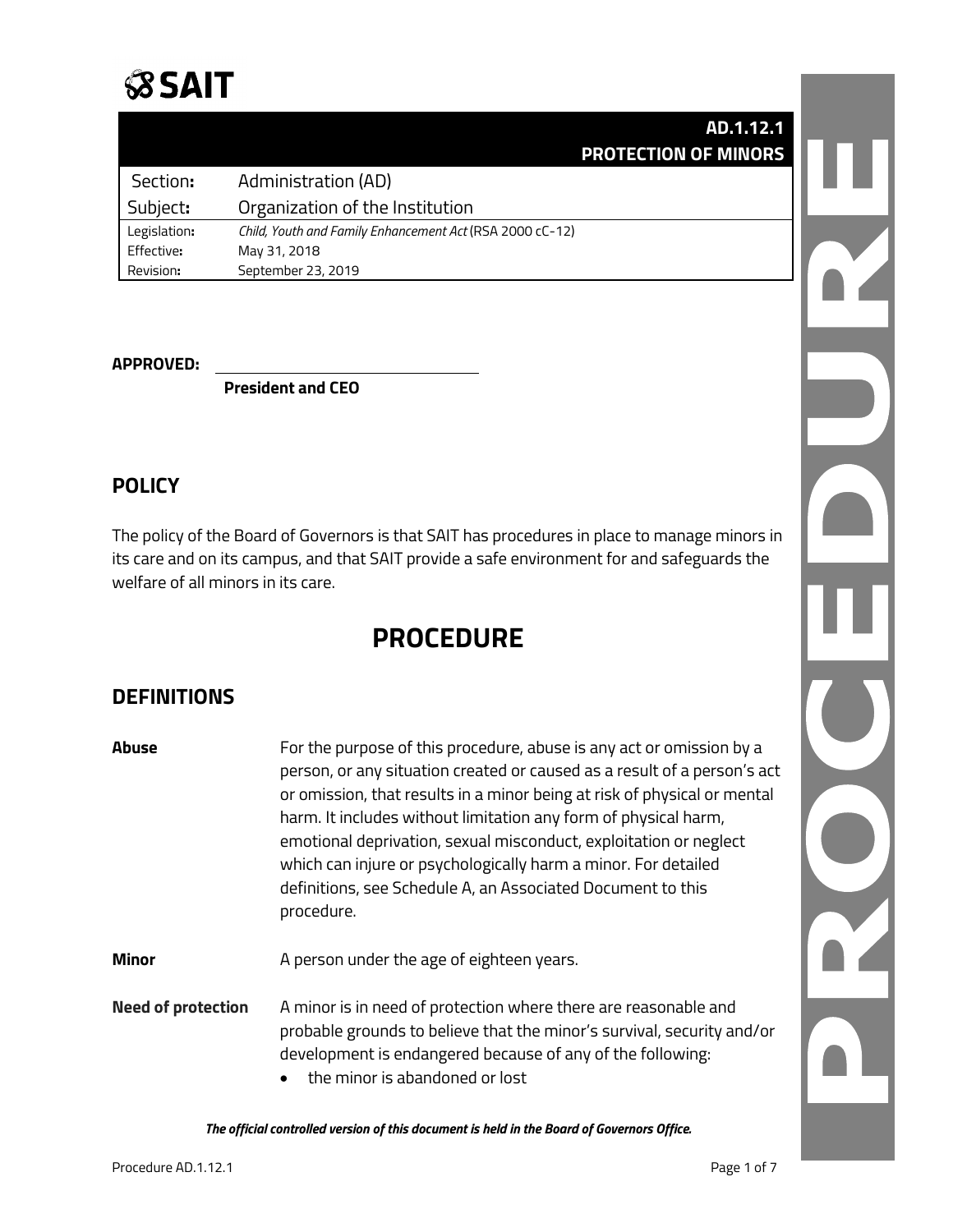

|                     | the minor's guardian is deceased and the minor has no other                                                                                                                                                                                                                                                                                                                              |
|---------------------|------------------------------------------------------------------------------------------------------------------------------------------------------------------------------------------------------------------------------------------------------------------------------------------------------------------------------------------------------------------------------------------|
|                     | guardian                                                                                                                                                                                                                                                                                                                                                                                 |
|                     | the minor's guardian:<br>$\bullet$<br>$\circ$ has neglected the minor,<br>has physically injured or sexually abused the minor, or there is<br>$\circ$<br>substantial risk that the guardian will do so,<br>is unable or unwilling to protect the minor from physical injury<br>$\circ$<br>or sexual abuse,<br>has emotionally injured the minor, or is unable or unwilling to<br>$\circ$ |
|                     | protect minor from emotional injury,<br>has subjected the minor to, or is unable or unwilling to protect<br>$\circ$<br>the minor from, cruel and unusual treatment or punishment;<br>or<br>the minor is otherwise in need of intervention within the meaning<br>$\bullet$<br>of Alberta's child welfare legislation                                                                      |
| <b>SAIT student</b> | A student registered in SAIT courses or programs who is at least 18<br>years of age.                                                                                                                                                                                                                                                                                                     |

## **PHILOSOPHY**

SAIT is committed to providing a safe environment for minors in its care, and recognizes the rights of minors to be protected from abuse.

## **GOVERNING PRINCIPLES**

- 1. SAIT offers a variety of activities and programs in which minors are in SAIT's care. These include but are not limited to Summer Camps, Trojans Athletics and Recreation activities, the Career Exploration Centre, Dual Credit program offerings, Student for a Day activities, school field trips, enrolment as students in continuing education courses, and enrolment as students in academic programs.
- 2. The purpose of this procedure is to safeguard the well-being of minors and to protect them from abuse or the risk of abuse while they participate in SAIT activities and/or program.
- 3. SAIT will recruit, train, support and supervise its employees, contractors and volunteers, so that they safeguard and protect minors from abuse while at the same time reducing risk to SAIT and its employees, consultants, contractors, volunteers and SAIT students.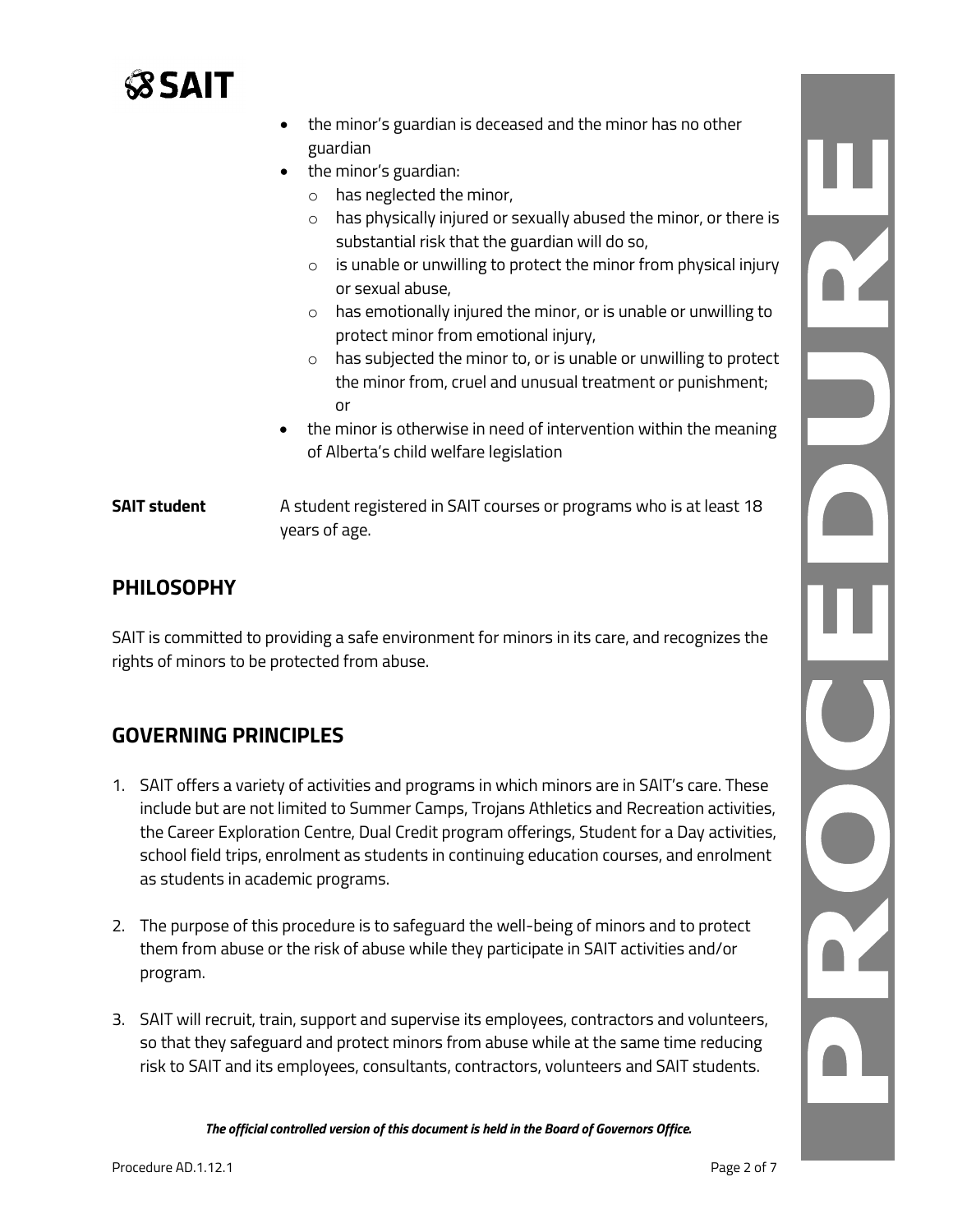

### **PROCEDURE**

#### **A. Responsibilities**

- 1. SAIT will:
	- a) Develop and implement minor protection procedures and processes as required;
	- b) Establish a reporting protocol that complies with provincial minor welfare legislation;
	- c) Establish procedures for reporting and addressing allegations of abuse brought against its employees, consultants, contractors, volunteers or SAIT students;
	- d) Require employees, consultants, contractors, volunteers and SAIT students who may have regular contact with minors during SAIT activities and/or programs to be aware of SAIT's minors' protection procedures and processes and the obligations thereunder; and
	- e) Require SAIT's minor-related activities and/or programs to be developmentally appropriate and well-planned in advance of participation by minors.
- 2. SAIT's employees, consultants, contractors, volunteers and SAIT students who may have regular contact with minors during SAIT's activities and/or programs are responsible for:
	- a) Reporting to the government (or, in the case of a SAIT student, reporting to that student's direct supervisor) when a minor is in need of intervention as per Alberta's minor welfare legislation and notifying their supervisors that such a report has been made;
	- b) Following guidelines that ensure that SAIT's activities and/or programs are developmentally appropriate and well-planned in advance of participation by minors;
	- c) Creating a safe and caring environment for minors attending or participating in SAIT activities and/or programs;
	- d) Ensuring that the adult-to-minor ratio that is required for a particular activity and/or program is maintained during that activity and/or program; and

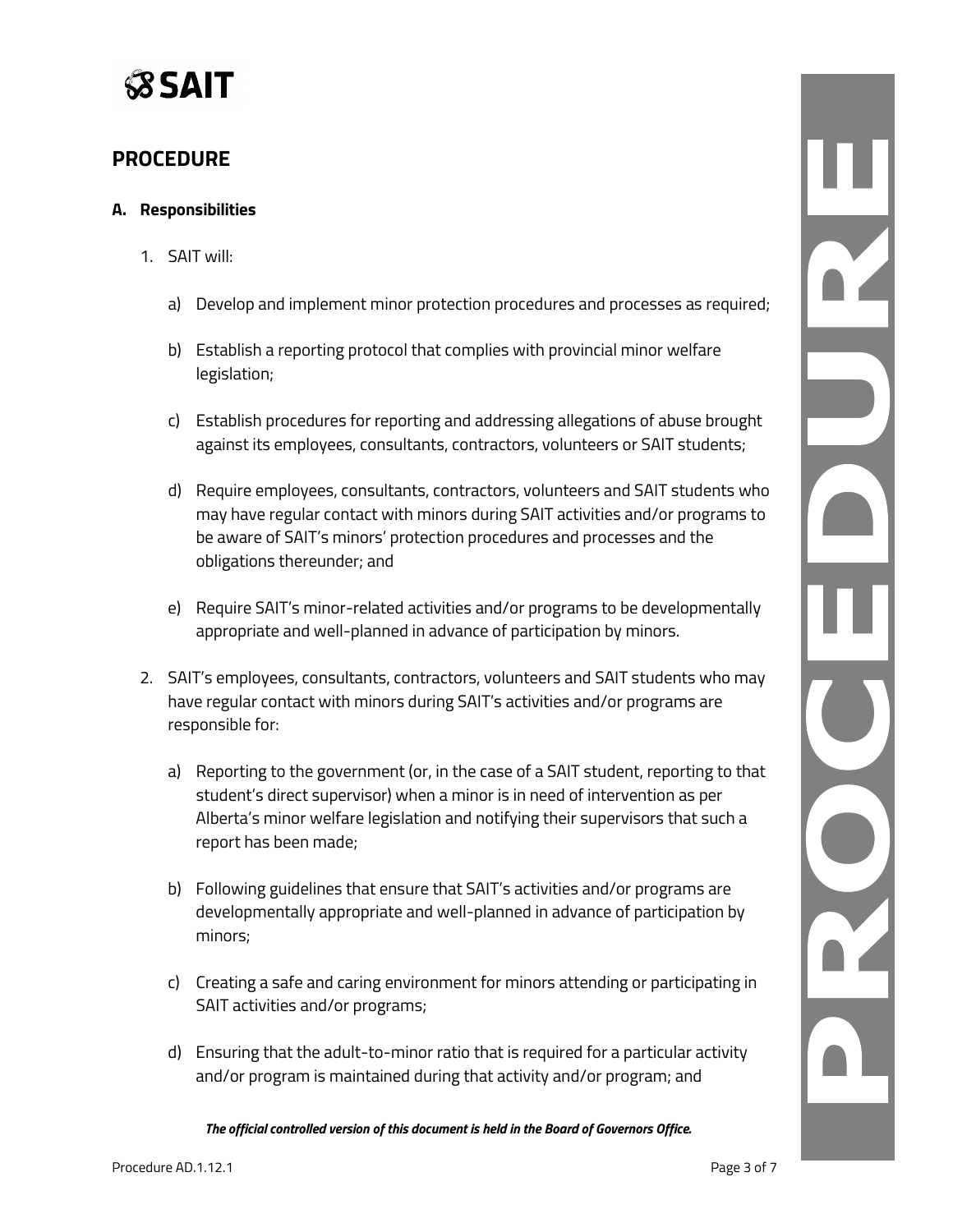

e) Following SAIT's Code of Conduct for the Protection of Minors, set out in Schedule B, an Associated Document to this procedure.

#### **B. Recruitment of Employees, Contractors and Volunteers Regularly Working with Minors**

- 1. SAIT will take all reasonable steps to ensure that individuals regularly working with minors while attending or participating in SAIT activities and/or programs are qualified and suitable to do so.
- 2. All forms of advertising used to recruit and select employees, consultants, contractors, volunteers and/or SAIT students who will be regularly working with minors will include a statement that a clear Criminal Record Check is required for the position.
- 3. All candidates must submit a resume and a cover letter. Candidates who are shortlisted must participate in a formal interview and shall be asked questions that, among other things, determine the candidate's suitability and qualifications for working with minors.
- 4. For those employees, contractors, volunteers and SAIT students who are signing an offer of employment or who are being appointed to a position involving regular contact with minors:
	- a) Employment or appointment is conditional upon the individual's criminal check being reviewed by the Criminal Check Committee and the hiring manager to ensure that there are no conflicts. The Committee may recommend additional tests if necessary, such as the Vulnerable Sector Check (VSS).
	- b) The Criminal Background Check information will be housed by a third party vendor responsible for keeping the information confidential
	- c) A minimum of two reference checks must be completed before an offer or appointment is made to a prospective employee, contractor, volunteer or SAIT student who will likely have regular contact with minors, and the Reference Check form (available from the Employee Services department) must be completed. The program/school/department managing the hiring process is responsible for keeping these forms in a secure location. References are subject to:
		- i) Where possible and if applicable, at least one of the references must be from an employer or volunteer organization where the position required working with minors.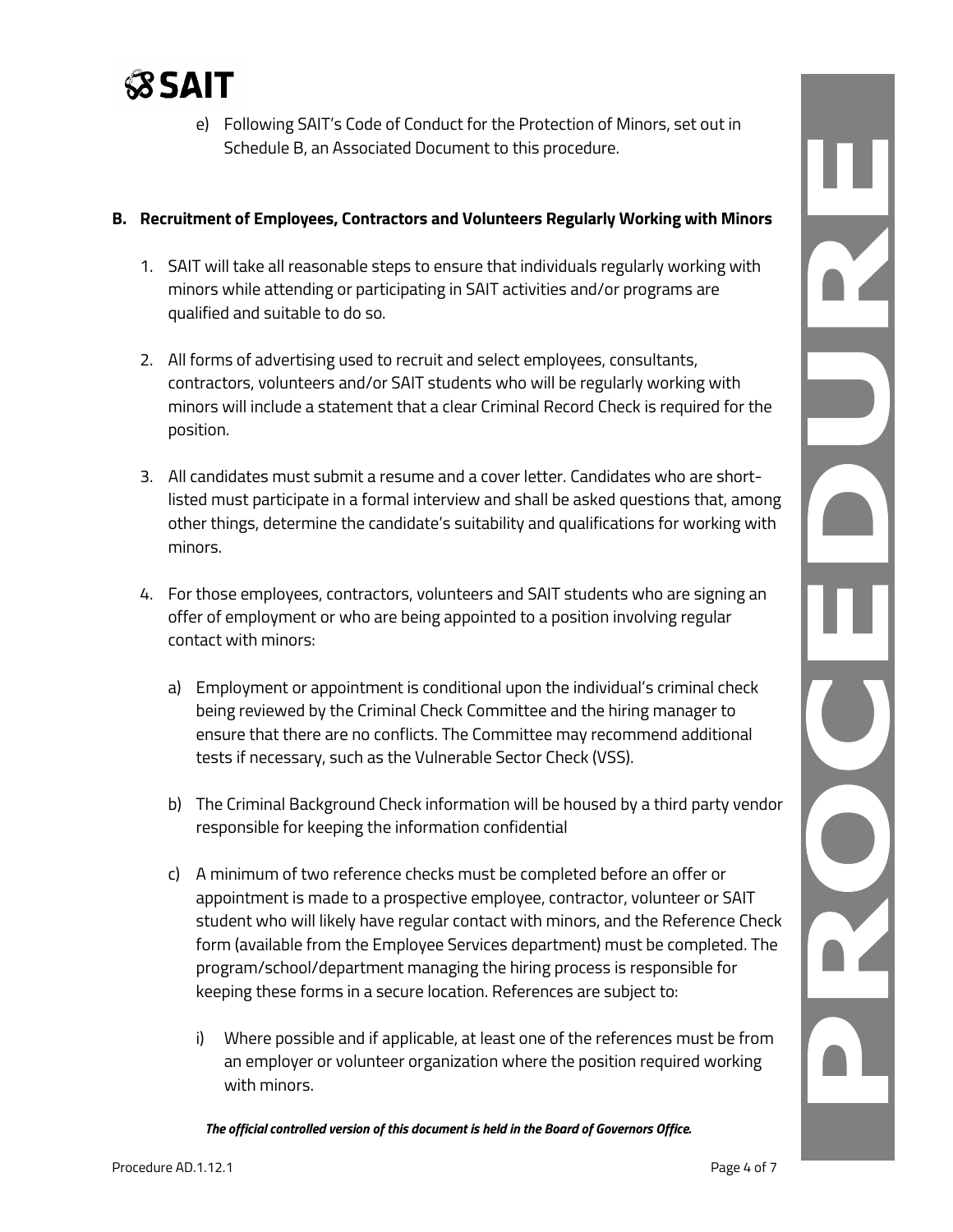

- ii) References from relatives and friends will not be accepted.
- iii) If the individual does not have work experience, a reference from someone such as a teacher, principal, minister, coach, supervisor or someone else in a position of leadership/trust will be accepted.
- d) Upon hire or appointment, the individual must:
	- i) Be made aware of SAIT's policies, procedures and processes governing the protection of minors and of legal requirements around the reporting of suspected abuse, within the first week of starting the position; and
	- ii) Sign the Protection of Minors Acknowledgment, attached as Schedule D, an Associated Document to this procedure. Employee Services will attach a copy of the signed form to the employee's personal file. The program/school/department responsible for a volunteer will keep a copy of the volunteer's signed form.
- 5. Until a clear Background Criminal Check is received or the Criminal Check Committee has approved the hire, the prospective employee, consultant, contractor, volunteer or SAIT student shall not be offered employment or appointment.

#### **C. Education and Training**

- 1. Employee Services will provide training on minors' protection issues and responsibilities and on SAIT's minors' protection procedures and processes to employees, contractors, and volunteers working with minors, and to their supervisors.
- 2. Employee Services will provide training on appropriate recruitment practices for those individuals responsible for recruiting and hiring or appointing employees, consultants, contractors, volunteers and SAIT students who will work with minors.
- 3. All SAIT employees, consultants, contractors, volunteers and SAIT students regularly working with minors must keep current their certifications in First Aid and CPR, and shall provide copies of current certifications to their supervisors.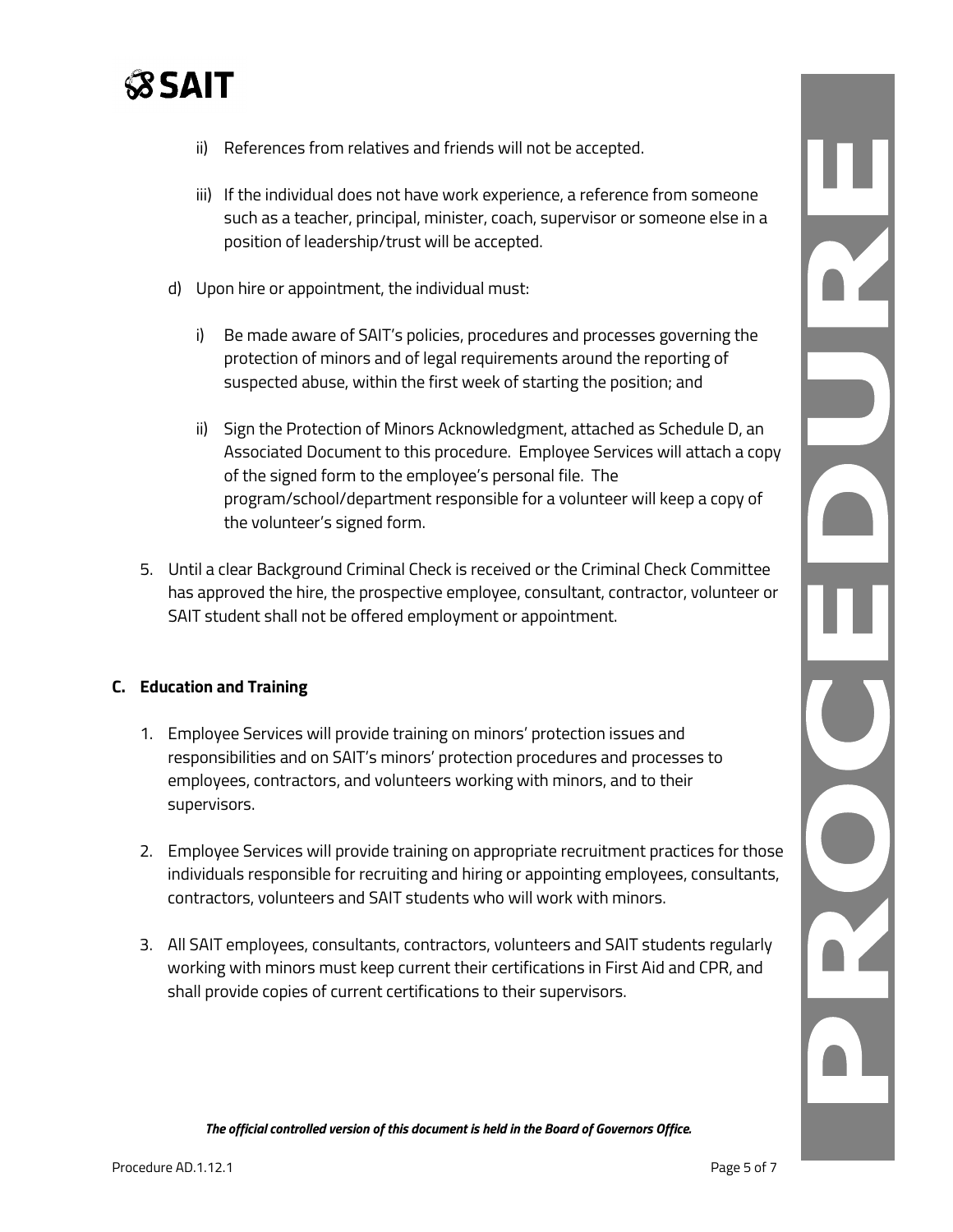

#### **D. Responding to Suspected or Disclosed Abuse**

- 1. SAIT treats all allegations of abuse seriously. If an individual discloses abuse or that a minor is in need of protection or there are grounds to suspect abuse or that a minor is in need of protection, SAIT will take prompt and immediate action. SAIT is mandated by provincial law to report any suspected cases of abuse or neglect or a minor in need of protection to the appropriate authorities for investigation.
- 2. SAIT employees, consultants, contractors, volunteers and SAIT students are responsible to protect minors in their care. If any of them suspect that a minor may be abused or be in need of protection, that individual must promptly report that suspicion and its basis to Alberta Child and Family Services, following SAIT's Minor Abuse Complaints Process, Schedule E, an Associated Document to this procedure.
- 3. All information related to disclosure of abuse or to suspected abuse or a minor in need of protection will be handled confidentially. Confidential information will only be disclosed as required by compulsion of law or court order.

#### **E. Allegations of Abuse Against a SAIT Employee, Contractor or Volunteer**

- 1. If an employee, consultant, contractor, volunteer or SAIT student suspects or receives an allegation or complaint of abuse against another SAIT employee, consultant, contractor, volunteer or SAIT student, that individual will:
	- a) Follow the standard processes set out in the Response to Allegations of Abuse Against a SAIT Employee, Contractor or Volunteer Process, attached as Schedule F, an Associated Document to this procedure; and
	- b) Notify that individual's direct supervisor that a report has been made to Alberta Child and Family Services.
- 2. The direct supervisors will, in turn, immediately contact their dean, director, associate vice president or vice president, who will immediately notify SAIT's coordinator, insurance management, Finance Department, of the allegation or complaint of abuse, and who must follow procedure ER.1.1.5 Critical Incidents Communication.
- 3. Employees, consultants, contractors, volunteers and SAIT students will follow the documentation and information handling procedures required under relevant minor welfare legislation and under procedure AD.3.2.1 Records Management.